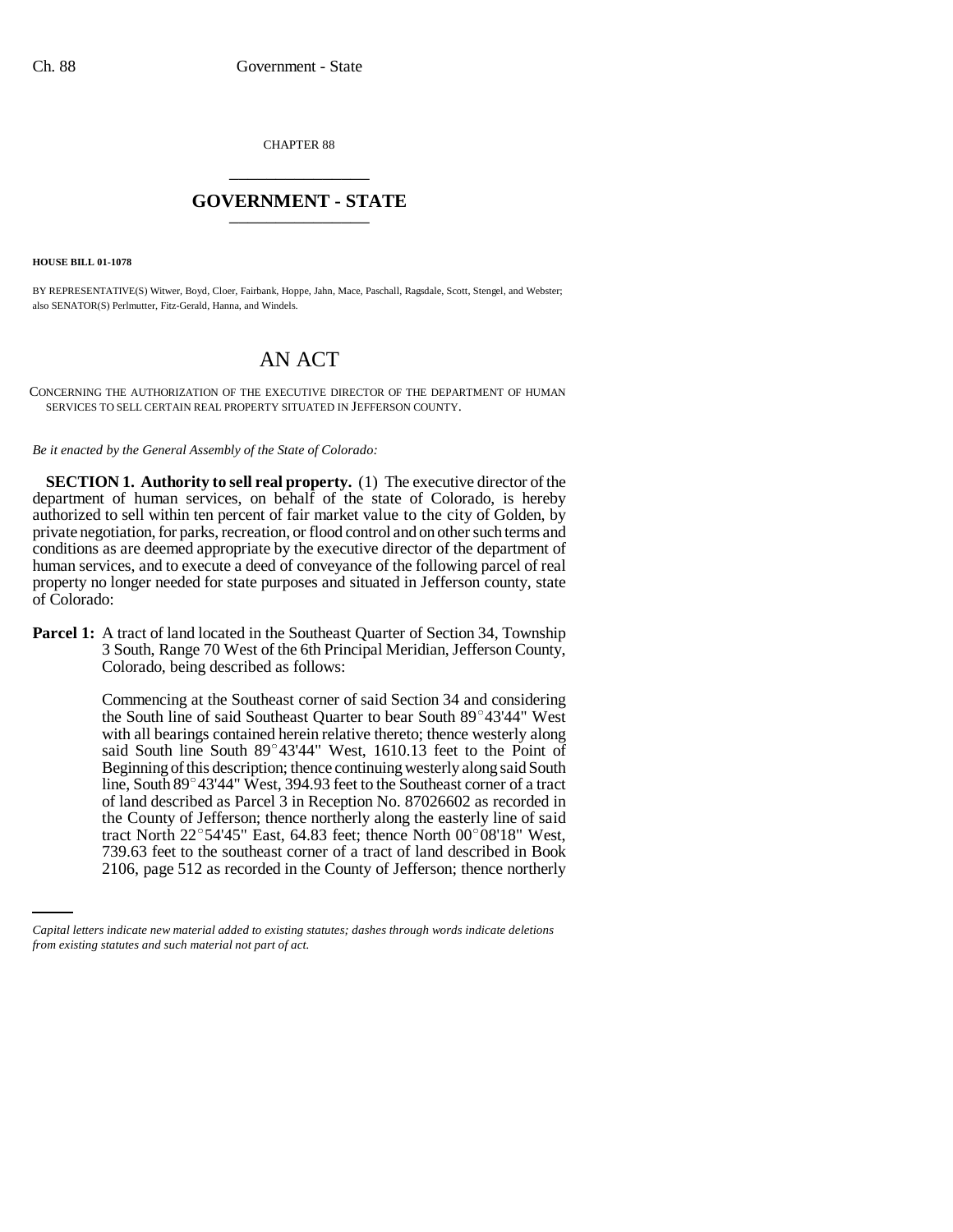Government - State Ch. 88

Government - State Ch. 88<br>along the easterly line of said tract North 16°50'57" East, 180.96 feet; along the easterly line of said tract North  $16^{\circ}50'57"$  East, 180.96 feet;<br>thence North 64°47'15" East, 200.55 feet; thence North 05°27'21" West, thence North  $64^{\circ}47'15''$  East, 200.55 feet; thence North  $05^{\circ}27'21''$  West, 538.01 feet; thence North  $35^{\circ}18'09''$  West, 325.10 feet; thence North thence North 64°47'15" East, 200.55 feet; thence North 05°27'21" West, 538.01 feet; thence North 35°18'09" West, 325.10 feet; thence North 54°42'39" East, 349.54 feet; thence departing said easterly line South 538.01 feet; thence North 35°18'09" West, 325.10 feet; thence North 54°42'39" East, 349.54 feet; thence departing said easterly line South 35°47'01" East; 530.00 feet; thence South 04°44'12" West; 605.00 feet;  $35^{\circ}47'01''$  East; 530.00 feet; thence South 04 $^{\circ}44'12''$  West; 605.00 feet; thence South 15 $^{\circ}25'20''$  West; 380.69 feet; thence South 02 $^{\circ}22'34''$  West;  $35^{\circ}47'01''$  East; 530.00 feet; thence South 04 $^{\circ}44'12''$  West; 605.00 feet; thence South 15 $^{\circ}25'20''$  West; 380.69 feet; thence South 02 $^{\circ}22'34''$  West; 150.00 feet; thence South 02 $^{\circ}47'29''$  East; 325.00 feet; thence South  $15^{\circ}25'20''$  West; 380.69 feet; thence South 02 $^{\circ}22'34''$  West; 150.00 feet; thence South 02 $^{\circ}47'29''$  East; 325.00 feet; thence South 22 $^{\circ}39'15''$  West; 200.00 feet to the POINT OF BEGINNING of this description.

The above described tract contains 18.64 acres, more or less, and is subject to all existing gas and electric utility facilities, easements, and rights-of-way.

**Parcel 2:** A tract of land located in the Southeast Quarter of Section 34, the Southwest Quarter of Section 35 of Township 3 South and the Northwest Quarter of Section 2 and the Northeast Quarter of Section 3 Township 4 South, all of Range 70 West of the 6th Principal Meridian, Jefferson County, Colorado, being described as follows:

> Commencing at the Southeast corner of the Southeast Quarter of said Section 34, said point being the Point of Beginning of this description and considering the easterly line of said Southeast Quarter to bear North Section 34, said point being the Point of Beginning of this description and<br>considering the easterly line of said Southeast Quarter to bear North<br>00°20'42" West with all bearings contained herein relative thereto, thence  $00^{\circ}20'42''$  West with all bearings contained herein relative thereto, thence northerly along said easterly line North  $00^{\circ}20'42''$  West, 716.21 feet; 00°20'42" West with all bearings contained herein relative thereto, thence northerly along said easterly line North  $00^{\circ}20'42''$  West, 716.21 feet; thence North  $51^{\circ}59'25''$  West, 1204.05 feet; thence North  $35^{\circ}47'$ northerly along said easterly line North 00°20'42" West, 716.21 feet;<br>thence North 51°59'25" West, 1204.05 feet; thence North 35°47'01"<br>West, 257.95 feet; thence South 87°29'40" West, 239.23 feet; thence West, 257.95 feet; thence South  $87^{\circ}29'40''$  West, 239.23 feet; thence North  $35^{\circ}47'01''$  West, 575.85 feet to the westerly line of a 50' wide Right-of-Way described as Parcel No. 9 in Book 811, page 194 as recorded with Jefferson County, thence southeasterly along said westerly Right-of-Way described as Parcel No. 9 in Book 811, page 194 as<br>recorded with Jefferson County, thence southeasterly along said westerly<br>Right-of-Way line South 80°30'58" East, 133.07 feet; thence along a Right-of-Way line South  $80^{\circ}30'58''$  East, 133.07 feet; thence along a curve to the right having a delta of  $23^{\circ}06'00''$ , a radius of 930.36 feet, a length of 375.09 feet and a long chord which bears South  $68^{\circ}57'58"$  East, 372.56 feet, thence South  $57^{\circ}24'58"$  East, 1900.33 feet, to the Westerly right-of-way line of South Golden Road as described in Book 2250, Page 351 as recorded with Jefferson County; thence Southeasterly along said right-of-way line of South Golden Road as described in Book 2250, Page<br>351 as recorded with Jefferson County; thence Southeasterly along said<br>right-of-way line South 49° 55'42" East, 269.46 feet; thence departing said 351 as recorded with Jefferson County; thence Southeasterly along said<br>right-of-way line South 49° 55'42" East, 269.46 feet; thence departing said<br>line South 43° 13'31" West, 193.77 feet; thence along a curve to the left line South 43°13'31" West, 193.77 feet; thence along a curve to the left having a delta of  $17^{\circ}07'16"$ , a radius of 842.96 feet, a length of 251.89 line South 43°13'31" West, 193.77 feet; thence along a curve to the left having a delta of 17°07'16", a radius of 842.96 feet, a length of 251.89 feet and a long chord which bears South 34°39'53" West, 250.96 feet; having a delta of 17°07'16", a radius of 842.96 feet, a length of 251.89<br>feet and a long chord which bears South 34°39'53" West, 250.96 feet;<br>thence departing said curve on a radial line South 63°53'45" East, 40.00 feet; thence along a non-tangent curve concave to the East having a delta thence departing said curve on a radial line South 63°53'45" East, 40.00<br>feet; thence along a non-tangent curve concave to the East having a delta<br>of 39°21'29", a radius of 802.96 feet, a length of 551.58 and a long chord feet; thence along a non-tangent curve concave to the East having a delta<br>of 39°21'29", a radius of 802.96 feet, a length of 551.58 and a long chord<br>which bears South 06°25'30" West, 540.79 feet, thence South 13°15'14" which bears South  $06^{\circ}25'30''$  West, 540.79 feet, thence South  $13^{\circ}15'14''$ East, 279.93 feet; thence South  $14^{\circ}02'29''$  East, 618.19 feet; thence along a curve to the right having a delta of  $23^{\circ}41'21''$ , a radius of 450.00 feet, a length of 186.05 and a long chord which bears South 02 $^{\circ}$  11'49" East, 184.73 feet; thence South  $09^{\circ}38'52''$  West, 174.06 feet to the South line of the Northwest Quarter of the Northwest Quarter of said Section 2; 184.73 feet; thence South 09°38'52" West, 174.06 feet to the South line of the Northwest Quarter of the Northwest Quarter of said Section 2; thence westerly along said line South 89°06'26" West, 485.16 feet to the Southeast corner of the Northeast Quarter of the Northeast Quarter of said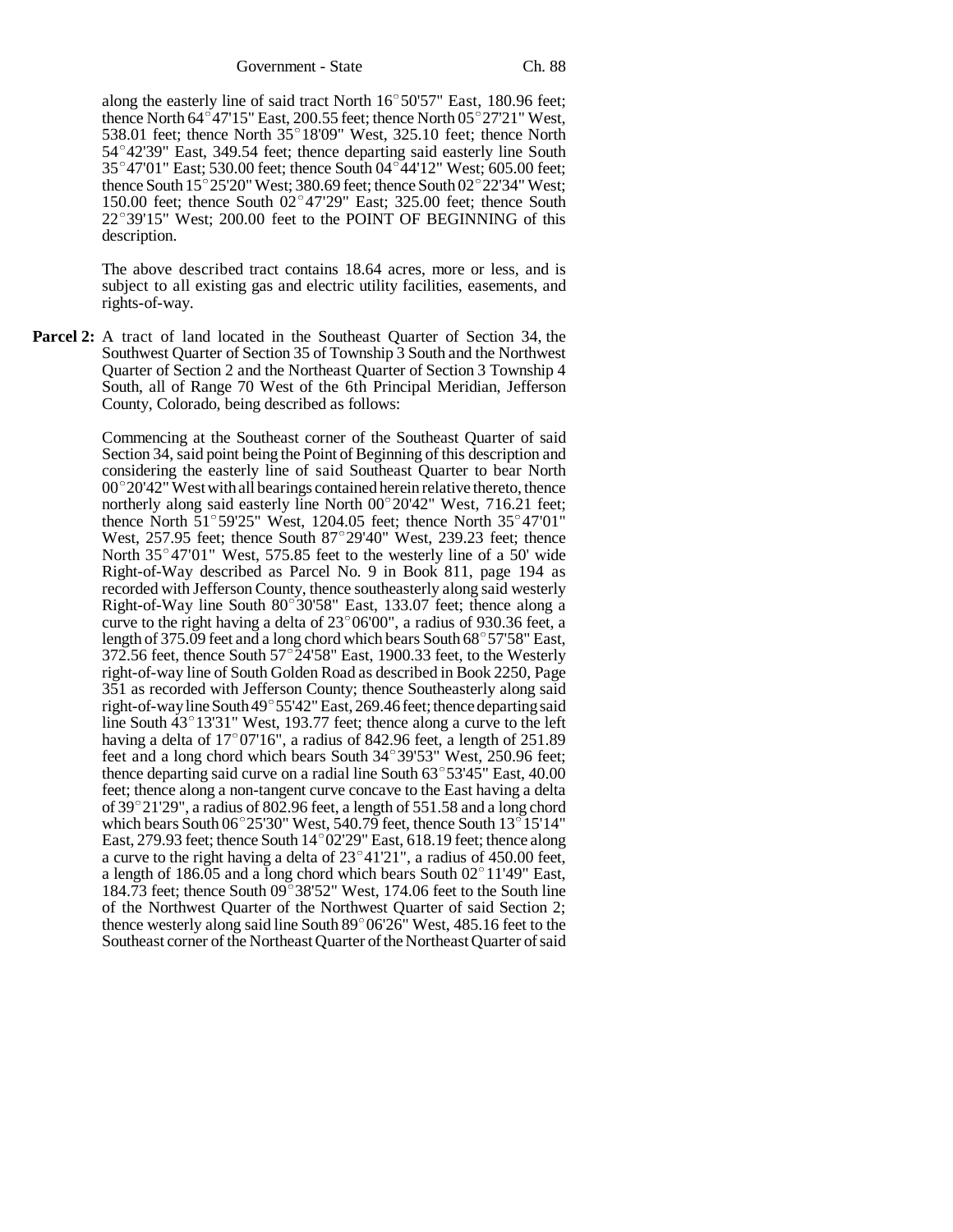Section 3; thence northerly along the easterly line of said Northeast Section 3; thence northerly along the easterly line of said Northeast<br>Quarter North 00°36'11" West, 1366.86 feet to the POINT OF BEGINNING of this description,

TOGETHER with the South half of the Northeast Quarter of the Northeast Quarter of said Section 3.

The above described tract contains 53.59 acres, more or less, and is subject to all existing gas and electric utility facilities, easements, and rights-of-way and a 60' wide easement for access to Johnson Road, being described as follows:

Commencing at the Southwest corner of the Southwest Quarter of said Section 35 and considering the West line of said Southwest Quarter to bear North  $00^{\circ}20'42''$  West with all bearings contained herein relative thereto; thence Northerly along said line North  $00^{\circ}20'42''$  West, 595.06 feet to the POINT OF BEGINNING of this description; thence continuing thereto; thence Northerly along said line North 00°20'42" West, 595.06<br>feet to the POINT OF BEGINNING of this description; thence continuing<br>Northerly along said line North 00°20'42" West, 76.51 feet; thence Northerly along said line North  $00^{\circ}20'42''$  West, 76.51 feet; thence departing said line South 51°59'25" East, 71.31 feet; thence along a curve to the left having a delta of  $42^{\circ}51'35''$ , a radius of 600.00 feet, a length of 448.83 feet and a long chord which bears South 73°25'12" East, to the left having a delta of  $42^{\circ}51'35''$ , a radius of 600.00 feet, a length of feet to the West right-of-way line of Johnson Road; thence Southerly along said line along a non tangent curve concave to the Southeast having feet to the West right-of-way line of Johnson Road; thence Southerly<br>along said line along a non tangent curve concave to the Southeast having<br>a delta of 05°34'43", a radius of 762.96 feet, a length of 74.29 feet and a along said line along a non tangent curve concave to the Southeast having<br>a delta of 05°34'43", a radius of 762.96 feet, a length of 74.29 feet and a<br>long chord which bears South 33°17'19" West, 74.26 feet; thence departing said line along a non tangent curve concave to the North having long chord which bears South  $33^{\circ}17'19''$  West, 74.26 feet; thence departing said line along a non tangent curve concave to the North having a delta of  $38^{\circ}52'31''$ , a radius of 660.00 feet, a length of 447.81 and a a delta of  $38^{\circ}52'31''$ , a radius of  $660.00$  feet, a length of  $447.81$  and a long chord which bears North  $71^{\circ}25'41''$  West,  $439.27$  feet; thence North  $51^{\circ}59'25''$  West, 23.83 feet to the POINT OF BEGINNING of t long chord which bears North  $71^{\circ}25'41''$  West, 439.27 feet; thence North description.

**Parcel 3:** A tract of land located in the North half of the Northwest quarter of Section 2, Township 4 South and the South half of the Southwest quarter of Section 35, Township 3 South, all of Range 70 West of the 6th Principal Meridian, Jefferson County, Colorado, being described as follows:

> Commencing at the Northwest corner of the Northwest quarter of said Section 2 and considering the Northerly line of said Northwest quarter to Commencing at the Northwest corner of the Northwest quarter of said<br>Section 2 and considering the Northerly line of said Northwest quarter to<br>bear North 89°43'19" East with all bearings contained herein, relative Section 2 and considering the Northerly line of said Northwest quarter to<br>bear North 89°43'19" East with all bearings contained herein, relative<br>thereto: thence Easterly along said Northerly line North 89°43'19" East, 287.70 feet to the POINT OF BEGINNING of this description; thence along a non-tangent curve concave to the East having a delta of 287.70 feet to the POINT OF BEGINNING of this description; thence<br>along a non-tangent curve concave to the East having a delta of<br>29°48'24", a radius of 802.96 feet, an arc of 417.72 feet, and a long chord  $29^{\circ}$  48'24", a radius of 802.96 feet, an arc of 417.72 feet, and a long chord which bears North  $11^{\circ}12'03''$  East, 413.02 feet; thence departing said curve on a radial line North  $63^{\circ}53'45''$  West, 40.00 feet; thence along a non-tangent curve concave to the Southeast having a delta of  $17^{\circ}07'16''$ , a radius of 842.96, a length of 251.89 feet, and a long chord which bears non-tangent curve concave to the Southeast having a delta of 17°07'16",<br>a radius of 842.96, a length of 251.89 feet, and a long chord which bears<br>North 34°39'53" East, 250.96 feet; thence North 43°13'31" East, 193.77 feet to the Southwesterly right-of-way of South Golden Road; thence North 34°39'53" East, 250.96 feet; thence North 43°13'31" East, 193.77<br>feet to the Southwesterly right-of-way of South Golden Road; thence<br>Southeasterly along said right-of-way line South 49°55'12" East, 80.12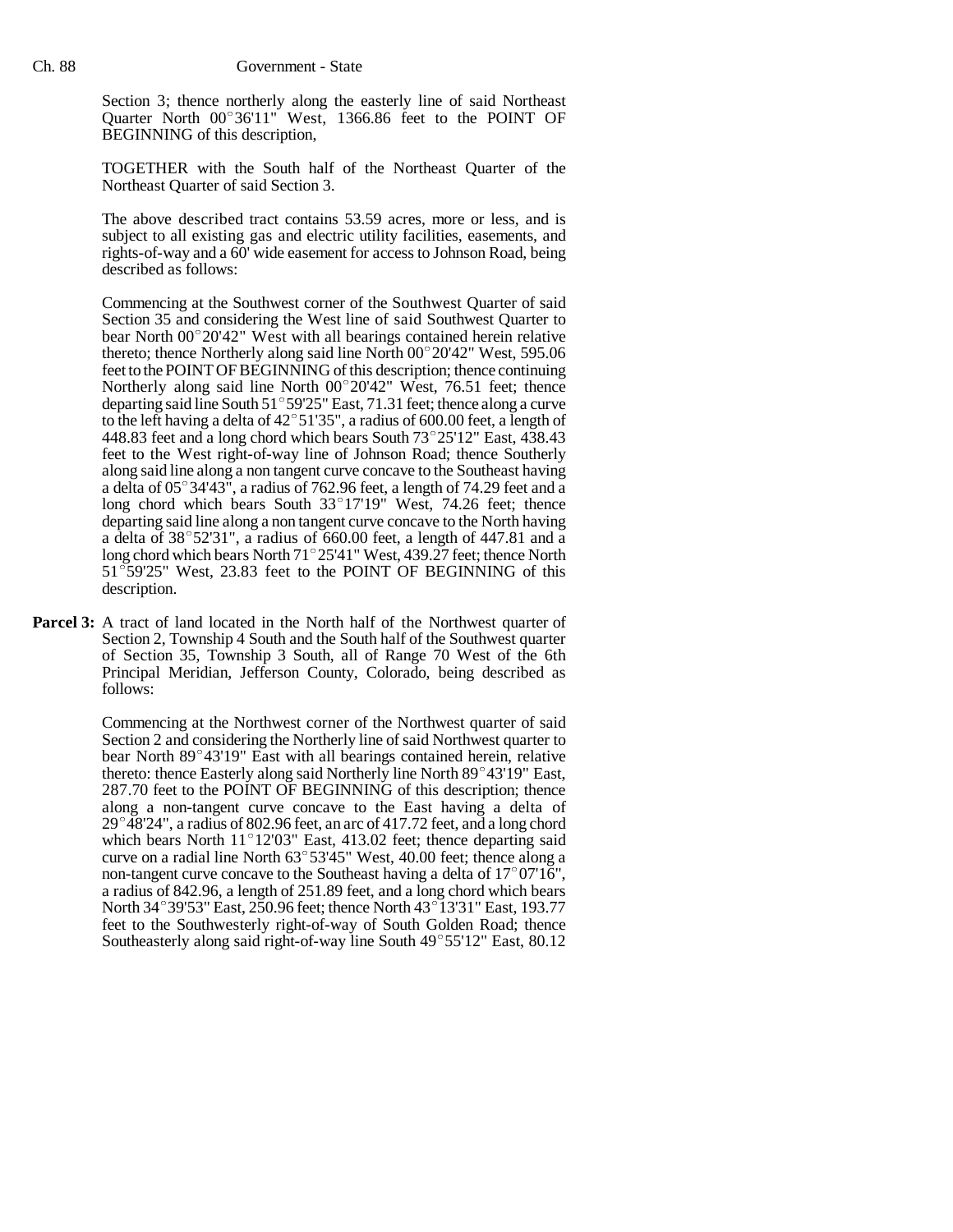Government - State Ch. 88

feet to the Westerly right-of-way line of Johnson Road (60' right-of-way); feet to the Westerly right-of-way line of Johnson Road (60' right-of-way);<br>thence Southerly along said Westerly right-of-way line South 43°13'31" West, 198.18 feet; thence along a curve to the left having a delta of thence Southerly along said Westerly right-of-way line South 43°13'31"<br>West, 198.18 feet; thence along a curve to the left having a delta of<br>56°28'45", a radius of 762.96 feet, a length of 752.09 feet, and a long West, 198.18 feet; thence along a curve to the left having a delta of  $56^{\circ}28'45''$ , a radius of  $762.96$  feet, a length of  $752.09$  feet, and a long chord which bears South  $14^{\circ}59'08''$  West, 722.00 feet; thence South 56°28'45", a radius of 762.96 feet, a length of 752.09 feet, and a long chord which bears South 14°59'08" West, 722.00 feet; thence South 13°15'14" East, 279.65 feet; thence South 14°02'29" East, 398.72 feet; chord which bears South  $14^{\circ}59'08''$  West, 722.00 feet; thence South  $13^{\circ}15'14''$  East, 279.65 feet; thence South  $14^{\circ}02'29''$  East, 398.72 feet; thence South  $20^{\circ}19'29''$  East, 327.61 feet; thence along a curve t 13°15'14" East, 279.65 feet; thence South 14°02'29" East, 398.72 feet; thence South 20°19'29" East, 327.61 feet; thence along a curve to the right having a delta of 41°35'30", a radius of 256.50 feet, a length of thence South 20° 19'29" East, 327.61 feet; thence along a curve to the right having a delta of  $41^{\circ}35'30''$ , a radius of 256.50 feet, a length of 186.20 feet, and a long chord which bears South 00° 28'16" West, 182.13 186.20 feet, and a long chord which bears South  $00^{\circ}$  28'16" West, 182.13 feet; thence South  $21^{\circ}$  16'01" West, 94.29 feet to the South line of the North half of the Northwest quarter of said Section 2; thence Westerly feet; thence South 21°16'01" West, 94.29 feet to the South line of the<br>North half of the Northwest quarter of said Section 2; thence Westerly<br>along said South line South 89°26'06" West, 85.82 feet; thence departing North half of the Northwest quarter of said Section 2; thence Westerly<br>along said South line South 89°26'06" West, 85.82 feet; thence departing<br>said South line North 09°38'52" East, 174.06 feet; thence along a curve along said South line South 89°26'06" West, 85.82 feet; thence departing<br>said South line North 09°38'52" East, 174.06 feet; thence along a curve<br>to the left having a delta of 23°41'21", a radius of 450.00 feet, a length of to the left having a delta of  $23^{\circ}41'21''$ , a radius of 450.00 feet, a length of 186.05 feet, and a long chord which bears North 02 $^{\circ}11'49''$  West, 184.73 feet; thence North  $14^{\circ}02'29''$  West, 618.19 feet; thence North  $13^{\circ}15'14''$ West, 279.93 feet; thence along a curve to the right having a delta of feet; thence North 14°02'29" West, 618.19 feet; thence North 13°15'14"<br>West, 279.93 feet; thence along a curve to the right having a delta of<br>09°33'05", a radius of 802.96 feet, a length of 133.86 feet, and a long 09°33'05", a radius of 802.96 feet, a length of 133.86 feet, and a long chord which bears North 08°28'42" West, 133.70 feet to the POINT OF BEGINNING of this description.

The above described tract contains 2.97 acres, more or less, and is subject to all existing gas and electric utility facilities, easements, and rights-of-way.

**Parcel 4:** A tract of land located in the Southeast quarter of Section 34 and the Southwest quarter of Section 35, all of Township 3 South, Range 70 West of the 6th Principal Meridian, Jefferson County, Colorado being described as follows:

> Commencing at the Southeast corner of said Section 34 and considering the East line of said Southeast quarter to bear North  $00^{\circ}20'42''$  West with all bearings contained herein relative thereto; thence Northerly along said the East line of said Southeast quarter to bear North 00°20'42" West with<br>all bearings contained herein relative thereto; thence Northerly along said<br>easterly line North 00°20'42" West, 1289.32 feet to the southwesterly li of South Golden Road as described in Book 2250, Page 351 as recorded with Jefferson County and the POINT OF BEGINNING of this description; thence southeasterly along said southwesterly line South with Jefferson County and the POINT OF BEGINNING of this description; thence southeasterly along said southwesterly line South 49°55'42" East, 157.58 feet to the easterly line of a 50 foot wide right-of-way described as Parcel 8 and 9 in Book 811, Page 194 as recorded with Jefferson County; thence Northwesterly along said Easterly right-of-way described as Parcel 8 and 9 in Book 811, Page 194 as<br>recorded with Jefferson County; thence Northwesterly along said Easterly<br>right-of-way line North 57°24'58" West, 1526.74 feet; thence along a recorded with Jefferson County; thence Northwesterly along said Easterly<br>right-of-way line North 57°24'58" West, 1526.74 feet; thence along a<br>curve to the left having a delta of 08°23'25", a radius of 980.36 feet, an curve to the left having a delta of  $08^{\circ}23'25''$ , a radius of 980.36 feet, an arc of 143.56 feet and a long chord which bears North 61°36'40" West, 143.43 feet to the Southwesterly right-of-way line of Colorado Highway 20, also known as South Golden Road; thence Southeasterly along said Southwesterly right-of-way line along a non-tangent curve concave to the Southwest having a delta of  $22^{\circ}38'43''$ , a radius of 2626.87 feet, a length Southwesterly right-of-way line along a non-tangent curve concave to the<br>Southwest having a delta of 22°38'43", a radius of 2626.87 feet, a length<br>of 1038.23 feet and a long chord which bears South 62°28'12" East, Southwest having a delta of 22°38'43", a radius of 2626.87 feet, a length<br>of 1038.23 feet and a long chord which bears South 62°28'12" East,<br>1031.49 feet; thence South 51°08'51" East, 484.48 feet to the Easterly line of the Southeast quarter of said Section 34; thence Southerly along 1031.49 feet; thence South 51°08'51" East, 484.48 feet to the Easterly<br>line of the Southeast quarter of said Section 34; thence Southerly along<br>said line South 00°20'42" East, 8.27 feet to the POINT OF BEGINNING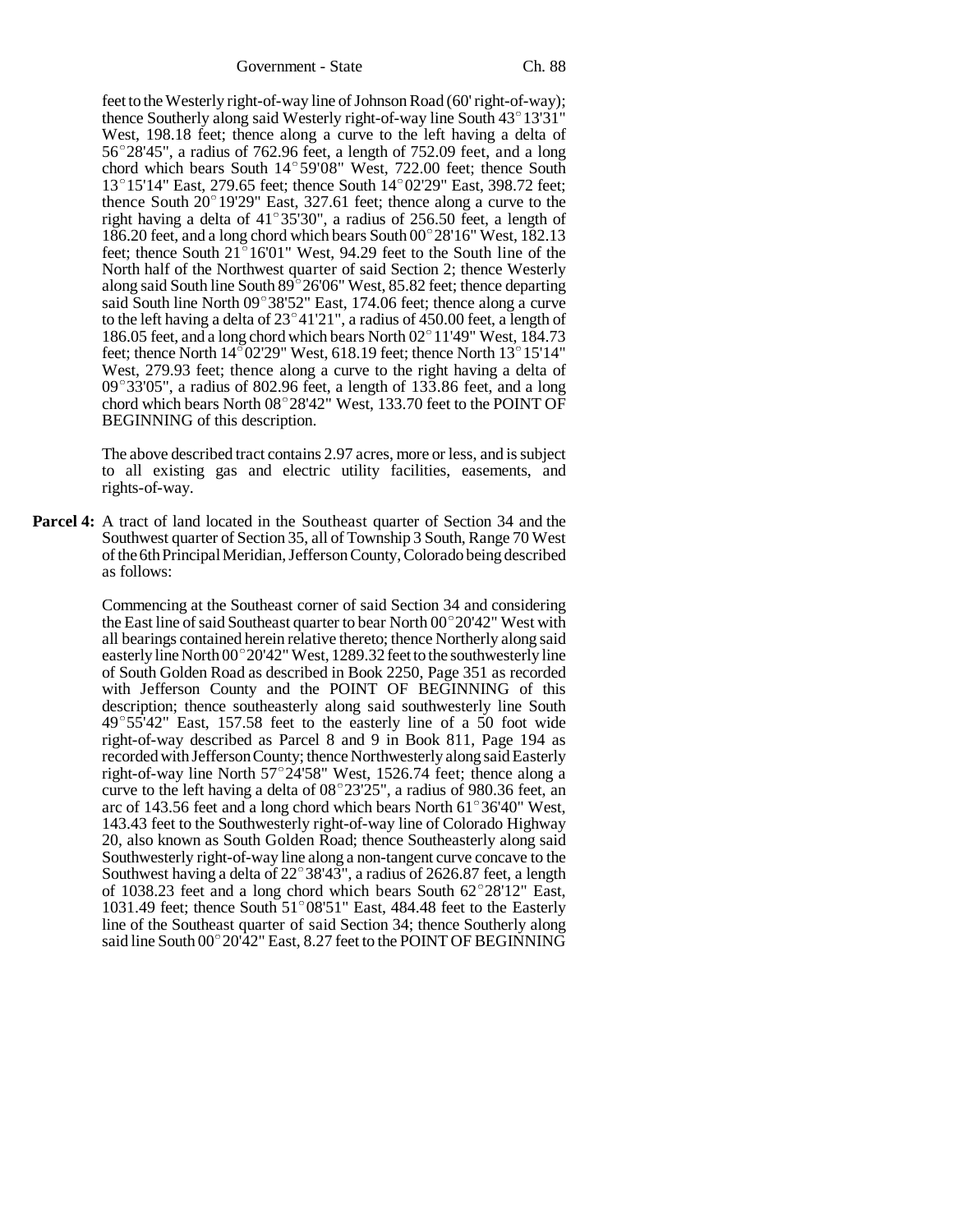of this description.

The above described tract contains 2.28 acres, more or less, and is subject to all existing gas and electric utility facilities, easements, and rights-of-way.

**Parcel 5:** A tract of land located in the Northeast quarter of Section 3, Township 4 South, Range 70 West of the Sixth Principal Meridian, Jefferson County, Colorado being described as follows:

> Commencing at the Northeast corner of the said Section 3 and considering Commencing at the Northeast corner of the said Section 3 and considering<br>the North line of said Northeast quarter to bear South 89°43'44" West with all bearings contained herein relative thereto; thence Westly along the North line of said Northeast quarter to bear South 89°43'44" West with all bearings contained herein relative thereto; thence Westly along said North line, South 89°43'44" West, 1610.13 feet POINT OF BEGINNING of this description; thence departing said Northerly line South  $22^{\circ}39'15''$  West, 165.00 feet; thence South  $40^{\circ}18'04''$  West, 692.78 feet to the Southeast corner of that parcel described at Reception No. 97026602 with the Clerk and Recorder of Jefferson County; thence Northerly along the Easterly line of said parcel the following four (4) 97026602 with the Clerk and Recorder of Jefferson County; thence<br>Northerly along the Easterly line of said parcel the following four (4)<br>courses and distances: North  $26^{\circ}07'18''$  West, 157.75 feet; thence along Northerly along the Easterly line of said parcel the following four (4) courses and distances: North  $26^{\circ}07'18''$  West, 157.75 feet; thence along a curve to the right having a delta of 71 $^{\circ}05'00''$ , a radius of 230.00 and an arc of 285.35 feet; thence along a curve to the left having a delta a curve to the right having a delta of  $71^{\circ}05'00''$ , a radius of 230.00 feet and an arc of 285.35 feet; thence along a curve to the left having a delta of  $22^{\circ}05'00''$ , a radius of 340.00 feet and an arc of 131.05 fee of  $22^{\circ}05'00''$ , a radius of 340.00 feet and an arc of 131.05 feet; thence North  $22^{\circ}52'42''$  East, 179.36 feet to the Northerly line of said Northeast quarter; thence Easterly along said Northerly line North  $89^{\circ}4$ North 22° 52'42" East, 179.36 feet to the Northerly line of said Northeast 394.93 feet to the POINT OF BEGINNING of this description.

> The above described tract contains 4.61 acres, more or less, and is subject to all existing gas and electric utility facilities, easements, and rights-of-way.

(2) Conveyance of the deed to the property specified in subsection (1) of this section shall be subject to retention by the state of Colorado of all oil, gas, and other minerals and mineral rights and all surface water and water rights appurtenant to the land described in subsection (1) of this section.

**SECTION 2. Proceeds deposited.** (1) Proceeds from the sale of the property authorized in section 1 of this act shall consist of:

(a) In-kind services provided to the state by the city of Golden to ameliorate impacts caused to Lookout mountain youth service center, which is situated adjacent to the land; and

(b) Moneys from the sale, which are in excess of the cost of the in-kind services described in paragraph (a) of this subsection (1), shall be deposited in the general fund of the state.

**SECTION 3. Conflicts with House Bill 95-1074.** The general assembly finds and declares that House Bill 95-1074, chapter 62 of the session laws of Colorado 1995, authorized the sale of property described as parcels 1, 2, 3, and 4 in section 1 of this act. To date, such sale has not occurred. It is the intent of the general